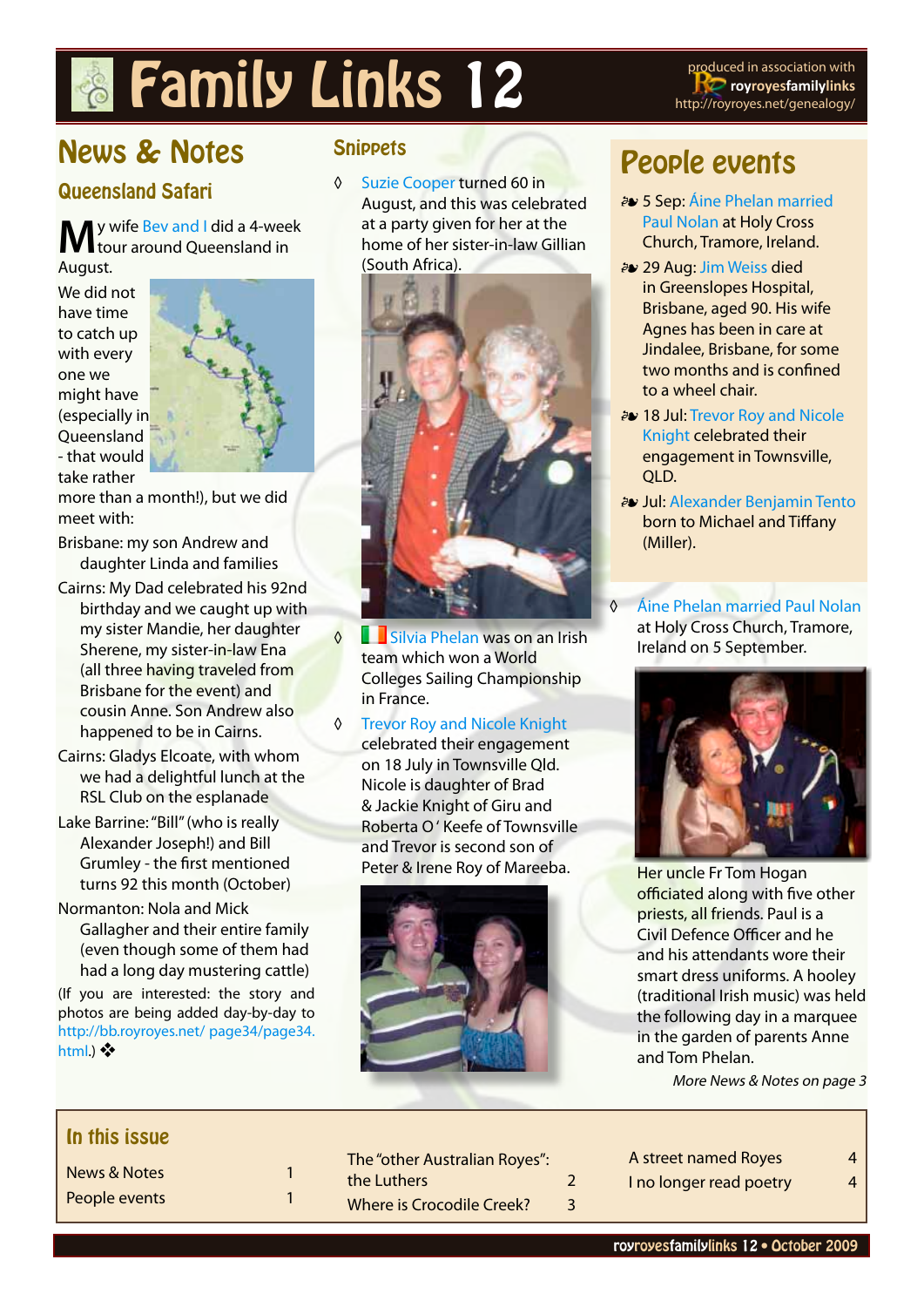## <span id="page-1-0"></span>The "other Australian Royes": the Luthers

There were FOUR Royes siblings<br>who migrated to Australia between 1829 and 1838 - Samuel, Maria, Emily and our Edward.

Samuel was the oldest child of Solomon Royes's second marriage, to Mary Hougham. He was about 25 when he arrived in Sydney. He was convicted of a minor offence in a Sydney Court and received a three months jail sentence. And that is the last we know of him.

Our current information says that the other three arrived together in January 1838 (aged 29, 20 and 19 respectively) though I have reason to doubt that all arrived at the same time - that's for another newsletter.

Co let's concentrate on [Maria](http://royroyes.net/genealogy/getperson.php?personID=I2261&tree=rr_tree). Maria  $\mathbf{\mathcal{D}}$ married Frederick Christian Luther on 27 August 1842 in St James Church in Sydney - at least that is where it is registered. They had two children that we know of, Frederick Christian born about 1843 and Anna Maria Hougham about 1845. There were at least five Frederick Christian Luthers - father/ son - and this is a challenge for family tree researchers in identifying which one of them is on a particular roll or register! At leasst one of them was known (in an 1872 Post Office Directory) as Christian.

I have had correspondence with a<br>descendant of Frederick and Maria. Leanne writes:

"I have been picking my Father's memory for all of the nicknames, jobs, and quirks of the Luther clan. Some are very interesting to say the least. Apparently, the first Frederick Christian Luther

[father-in-law of our Maria] in Australia came here as he was involved in a duel which resulted in the death of the other participant. As this was highly illegal, he had the choice of going to jail or leaving the country (he came from Wetzler, Prussia). Being the gentleman he was, jail was not an option, so Australia he came to. Wetzler is a wine region and Fritz (I believe this is what he was called) was a wine maker, first working at Regentville on the Nepean River and then at the Hermitage at The Oaks [south west of Sydney]. He produced some prize winning varieties and even gave the future father of federation (Sir Henry Parkes) his first job in Australia. He was also very good friends with Ludwig Leichardt and the family used to have the correspondence between them, but I believe this has since been donated to the Mitchell Library in Sydney."

You can see from the chart that the two main surname lines are **Luther** and **Dunn**. Notice the use of Hougham and Royes in the first names of the Dunns.

But apart from names and dates we don't have much by way of stories. Except for [Clive Prosdocimi](http://royroyes.net/genealogy/getperson.php?personID=I5419&tree=rr_tree)  [Luther,](http://royroyes.net/genealogy/getperson.php?personID=I5419&tree=rr_tree) who was killed in World War 2 when his Lancaster went down near Stompetoren, Holland. There is a memorial to him and his crew maintained by the locals. You can read more about that in his notes.

It would be good to know a bit more about this branch of the Royes.❖





The HMAS SYDNEY Memorial in Geraldton, Western Australia, is the work of family members [Joan and Charlie](http://royroyes.net/genealogy/familygroup.php?familyID=F1216&tree=rr_tree)  [Smith](http://royroyes.net/genealogy/familygroup.php?familyID=F1216&tree=rr_tree) - in spite of health problems over



the past two years. The memorial is now a National Memorial (the only one outside of Canberra). They may be the only two sculptors who have done two National memorials.

Joan adds that there is a Hogan in the HMAS SYDNEY memorial list. Joan's mother was a Hogan.

I recommend you look at http://www.smithsculptors.com/.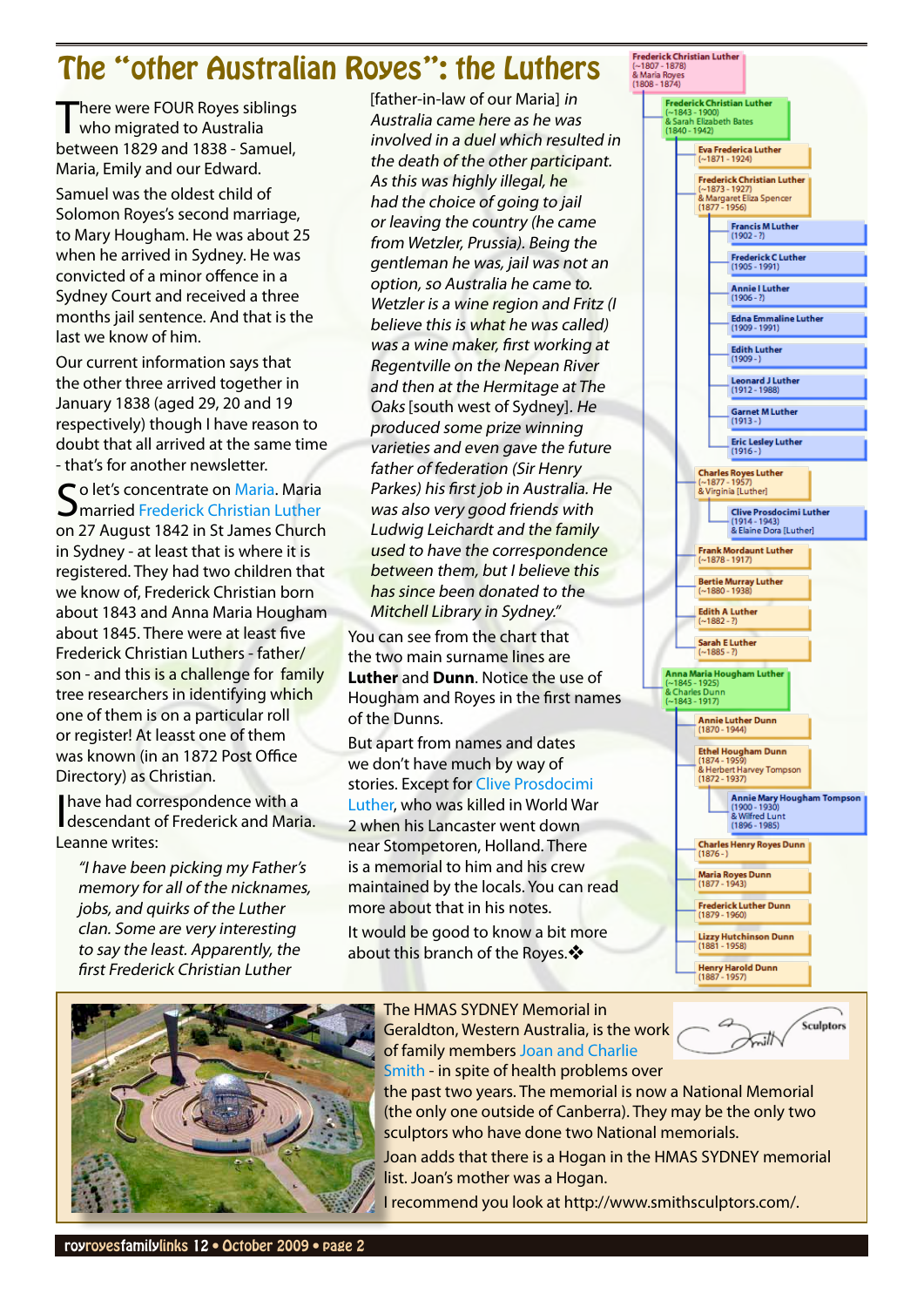# <span id="page-2-0"></span>Where is Crocodile Creek?

[Edward Hougham Royes](http://royroyes.net/genealogy/getperson.php?personID=I911&tree=rr_tree) is the progenitor of every Royes in Queensland and probably Australia, unless you count the Luthers into which family his sister Maria married. The Luthers are generally located south west of Sydney.

We knew that he moved from Sydney to "Crocodile Creek near Mount Morgan" by at least 1873 before he moved to Rockhampton, where he died in 1878. But it was never clear exactly where it was.

In August, my wife Bev and I did a "safari" around Queensland in a campervan and made Mount Morgan one of our visits.

I inquired about Crocodile Creek at the Museum and they were not sure where it was, but on the walls of the same museum I found the map at right. (The red bits are my editing.)

This shows that Crocodile Creek is north-east of Mount Morgan at the foot of the range in which Mount Morgan is located. The area today is known as Bouldercombe.

If you look up [Bouldercombe Gorge Resources](http://en.wikipedia.org/wiki/Bouldercombe_Gorge_Resources_Reserve)  [Reserve](http://en.wikipedia.org/wiki/Bouldercombe_Gorge_Resources_Reserve) in Wikipedia you will find this entry:

"Bouldercombe Gorge is situated behind the small town of Bouldercombe, near Rockhampton in Central Queensland, Australia. The gorge cuts into the Razorback Range and Crocodile Creek runs along the gorge floor.



"Originally called Crocodile Creek the area saw a small gold rush during the late 1800s. Today, gold is still mined in Bouldercombe, but only by amateurs. The mine still has a wide variety of gold alloys, and is a particularly good spot for alluvial." ❖

#### More News & Notes



◊ [Sonja Royes Willis](http://royroyes.net/genealogy/getperson.php?personID=I4472&tree=rr_tree) celebrated a certain significant birthday earlier in the year in Kent, England. She is photographed here with daughter Sarah and Sarah's children Analeisse and Courtenay.



◊ This is Anna Rose Selby, granddaughter of [Hugh](http://royroyes.net/genealogy/familygroup.php?familyID=F352&tree=rr_tree)  [and Maureen](http://royroyes.net/genealogy/familygroup.php?familyID=F352&tree=rr_tree) in Bangor (Northern Ireland) courtesy of their son Steven and his wife Suzanne. Anna Rose thinks "seaweed feels funny."